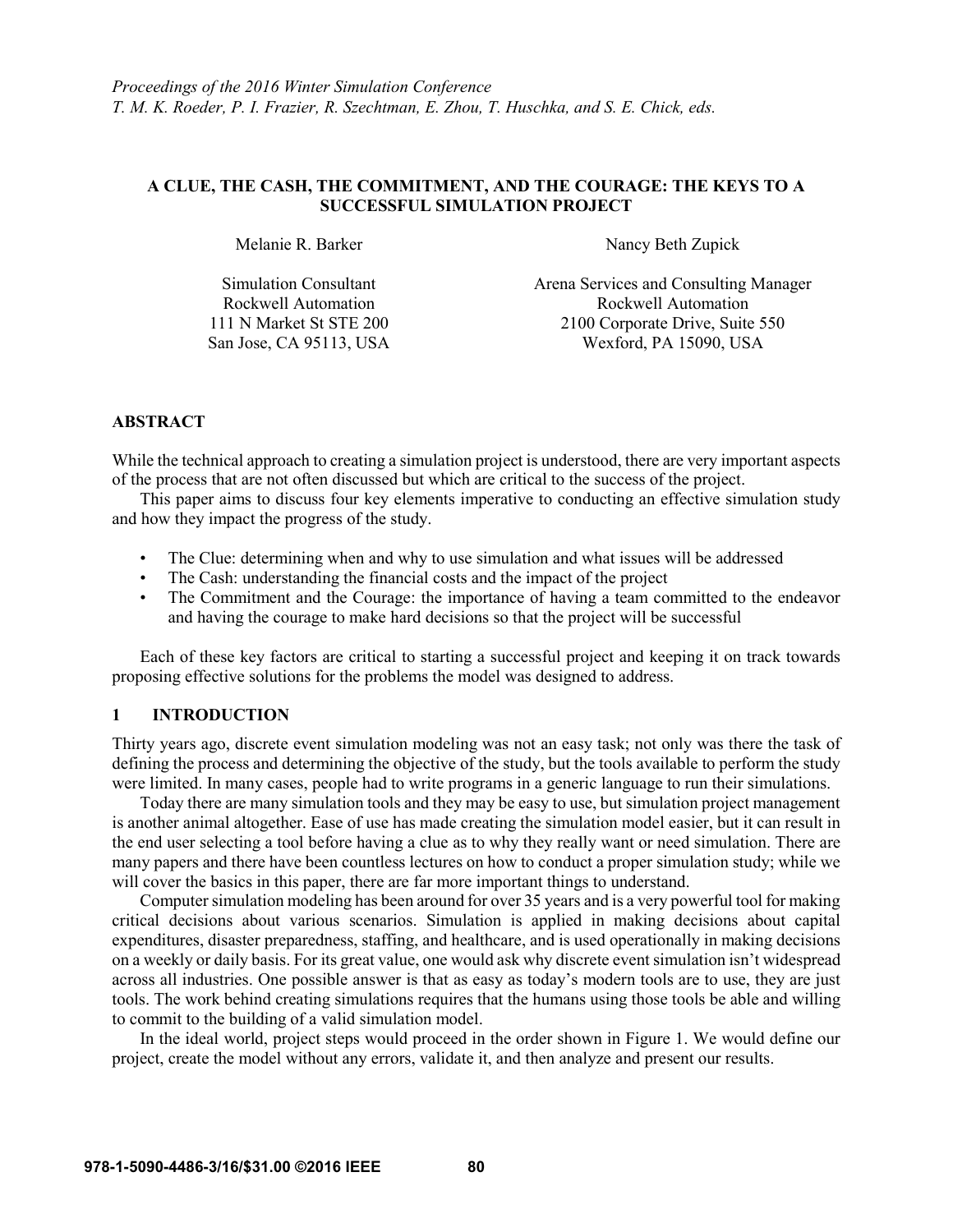

Figure 1: Project management cycle.

However, the real-world project cycle often ends up looking more like the one in Figure 2. Projects still move from one phase to the next, but often require revisiting previously completed steps before moving on to the next phase. Sometimes this occurs because project requirements have changed during development, but this cycle can also be greatly affected by making crucial mistakes at or during the project.



Figure 2: Project management cycle in the real world.

In the CIO article, *12 Common Project Management Mistakes – How to Avoid Them*, Jennifer Lonoff Schiff explains how to avoid project management problems in IT projects; these same points are valid for simulation projects. Many of her points pertain directly to the four Cs of this article. While they can fit under multiple categories, we are choosing to focus on one or two for each area and how that mistake is affected by that particular "C" category.

The next five sections of this paper will focus on these potential errors and how they can be avoided, specifically using simulation project examples.

# **2 THE CLUE**

Often we ask people why they are using simulation and in many cases they list reasons such as optimizing an operation, increasing throughput, or understanding the system better. While these are valid reasons, they are amorphous. The problem is that without a clearly defined project, you aren't going to be able to gain the traction necessary to pursue a project. So this brings about the first "C" and that is the Clue.

Technically it's not just a single clue, it is the project objective, and it has to have bounds and a purpose. Without those, it becomes much harder to sell the project to your boss and the executives who may have to fund the cost of a simulation tool as well as the time you will need to spend on the project. There may be glaring issues, or possibly a future capital improvement project, and you know that a simulation would help to determine the best path to take.

Why is the project necessary and what will you need to know about the system in order to begin analysis? Seems pretty simple, but often defining the purpose and objective isn't easily done. Questions that should be asked as you look to use simulation are:

- What do we want to improve?
- Does the process being analyzed have variability?
- Is the system working as expected?
- Are we expecting to stress the system by taking on more work?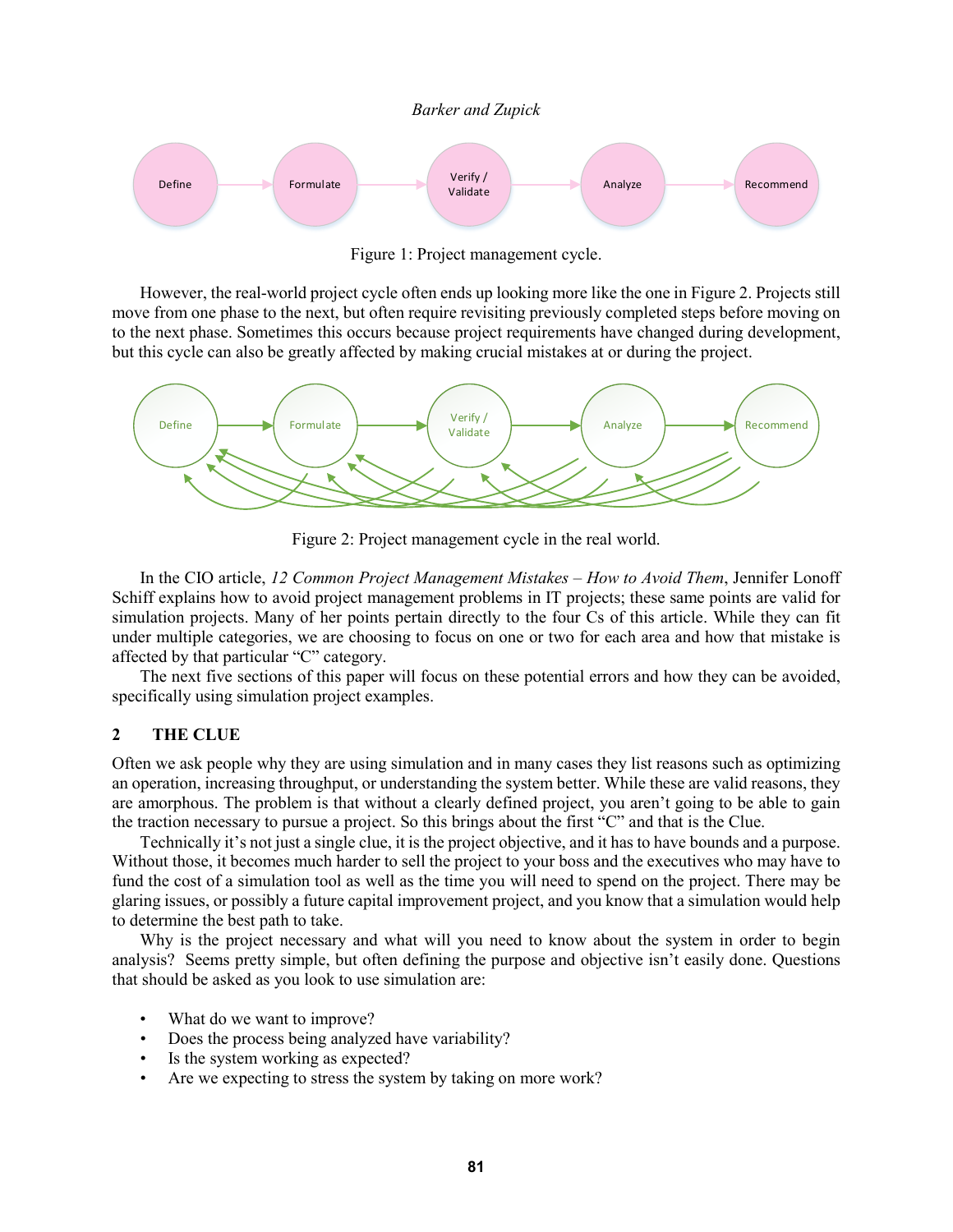• Are we expecting a downturn? Should we look at making this process work with less and how will it impact our deadlines?

Another factor to consider is the cost of the simulation versus the value you are likely to get from the simulation. These are two factors that people don't often think about and the better you are able to define this, the more likely you are to gain buy in for the project or stop yourself before proposing something that may not be worth doing. For example, determining whether a new office printer is necessary may not be a good candidate for a simulation project if the cost of the printer and installation will be far less than one day of your time. Simple analyses usually call for simple methods. In industry, there are some simulation departments that have set specific costing criteria for when they will consider simulation. Even if a decision may be very complex, a rudimentary solution may be the right answer if the effort needed to determine the perfect answer is not justified.

There are many analysis techniques available today to help make decisions. Some decisions can be made quickly from a spreadsheet, but these techniques usually make many assumptions that may or may not be valid. Once the decision has been made that simulation is the right approach, the key is to focus on the most important aspects that the simulation will address and the system that will be modeled by asking questions such as: What are the starting and stopping points of the simulation? What kind of data would be necessary to conduct analysis?

Identifying the main objectives of the proposed simulation will provide the purpose for the project. If one of the objectives is to improve throughput time, then list some specifics that will be considered in the project that you or others suspect are having an impact on efficient processing. It is also important to share your thoughts with others at this early stage, as you are likely to find others who have similar concerns and perhaps have additional feedback that can enhance the value of the project. This is also a good point in the process to formulate an initial draft of the functional specification that will be used as the road map for the simulation project. The functional specification, along with a clear outline of your project objectives, will create the basis for your project proposal.

The functional specification contents typically include the following:

- Objective of the simulation study and questions that it is intended to answer
- Explanations of the processes to be modeled, at the appropriate level of granularity
- Assumptions about the system, as well as which conditions will and will not be modeled
- Descriptions of the input data needed to run the simulation
- Method for deciding if the model is accurately representing the system
- Key metrics that will be generated by the simulation to enable the modeler to evaluate the system performance

Appendix A of the *Simulation with Arena* has an example of a functional specification. By requiring you to describe the process in detail, creating the functional specification can help you uncover areas where you need to learn more about the process or the data that you will need to drive your model. It's better to realize that you need more information before you start modeling instead of in the middle of your project. Clues can be costly when they are needed at that stage.

Schiff mentions several potential pitfalls that could apply to this section.

- Expecting software to solve the problems
	- The software is a tool. The software doesn't write the functional specification, and it can't know whether your definition of the system is correct or if your logic is adequately matching the system that has been defined. The tools report data; they can't tell you how to interpret it or what you might need to do next. The most important tool is your brain and using it is essential.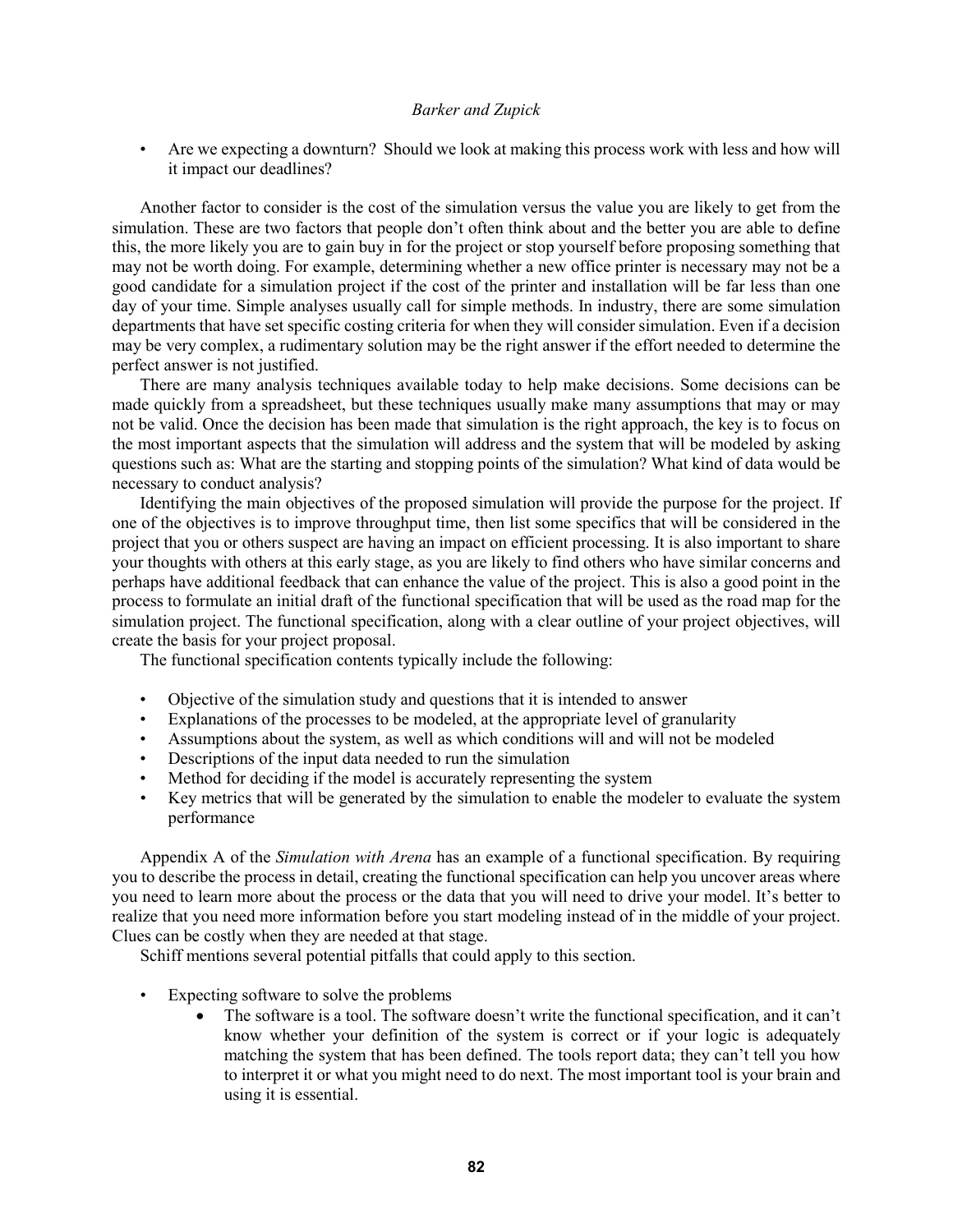- Not having a metric to define success
	- Generally the final report on the findings of a simulation study constitute success. However we would argue that as important as that can be, you should be sure to advertise the savings the project and how this was accomplished via simulation. Squeaky wheels get the grease and if you expect to continue to use simulation, you need to make sure that you quantify in dollars just how valuable simulation has been to your organization.
- Putting too many projects into production at once.
	- Trying to tackle a simulation project and get your "regular" job done can be a problem. Many folks realize the value of simulation and invest in tools; the problem is that while they may have many potential simulation projects that can be undertaken, they may not have the time to do it. In this case, the simulation tool turns into shelf ware. What if your company doesn't have a simulation department and you don't have the time for the project or the expertise to complete it. One approach is to pick a project, invest the time in building a functional specification and a business plan, and have an outside consultant come in and complete the simulation model.

From our personal experience the lack of a functional specification is usually a death sentence for a serious simulation project and yet it happens more frequently than people would believe. Why? There are a lot of reasons, the design and creation of the specification is the ground work that isn't glamorous or fun. It requires time to interview experts in order to research and understand the system and its rules, constraints, and variability. Documenting the process and the expected objectives takes time, and to managers expecting results this time can appear to be a waste since there is no model building occurring. There are many people who skip this step and open up a software application and begin building a model of a system; with no roadmap, the project can easily go off track and lead to inaccurate results.

# **3 THE CASH**

The next hurdle for any project is getting the go ahead to proceed, and that typically boils down to The Cash needed to obtain the resources responsible for accomplishing the project. Will the project be saving money and will the amount saved or realized more than make up for the time and effort necessary to conduct a simulation project?

The presentation of the proposed project needs to outline:

- Objective: how and why it makes sense economically what are the potential cost savings or productivity gains that the simulation might provide?
- Schedule for the project: when will results and analysis be expected? If there is more than one person working on this project or if there are additional groups responsible for providing data, you need to define realistic time frames and deadlines for the work to be completed. There are many projects that are placed on hold because the data to drive the project is delayed or the individuals needed to work on the project are already committed to other projects.
- Resources necessary, including the tools, people, and any outside sources of data or assistance, plus a summary of estimated costs for each component.

Many companies have requirements for the minimum expected return on investments. Once you know these requirements and you have your estimated project costs, you can determine the necessary savings or gains that the project will need to generate. Is the project likely to meet these requirements? Are you comfortable committing to those estimates? Just like with understanding the variability in your system, it's good to have both an optimistic and pessimistic estimate for the ROI of your simulation project. Remember: the better organized the approach and preparation work is for the project, the more likely you are to gain buy in.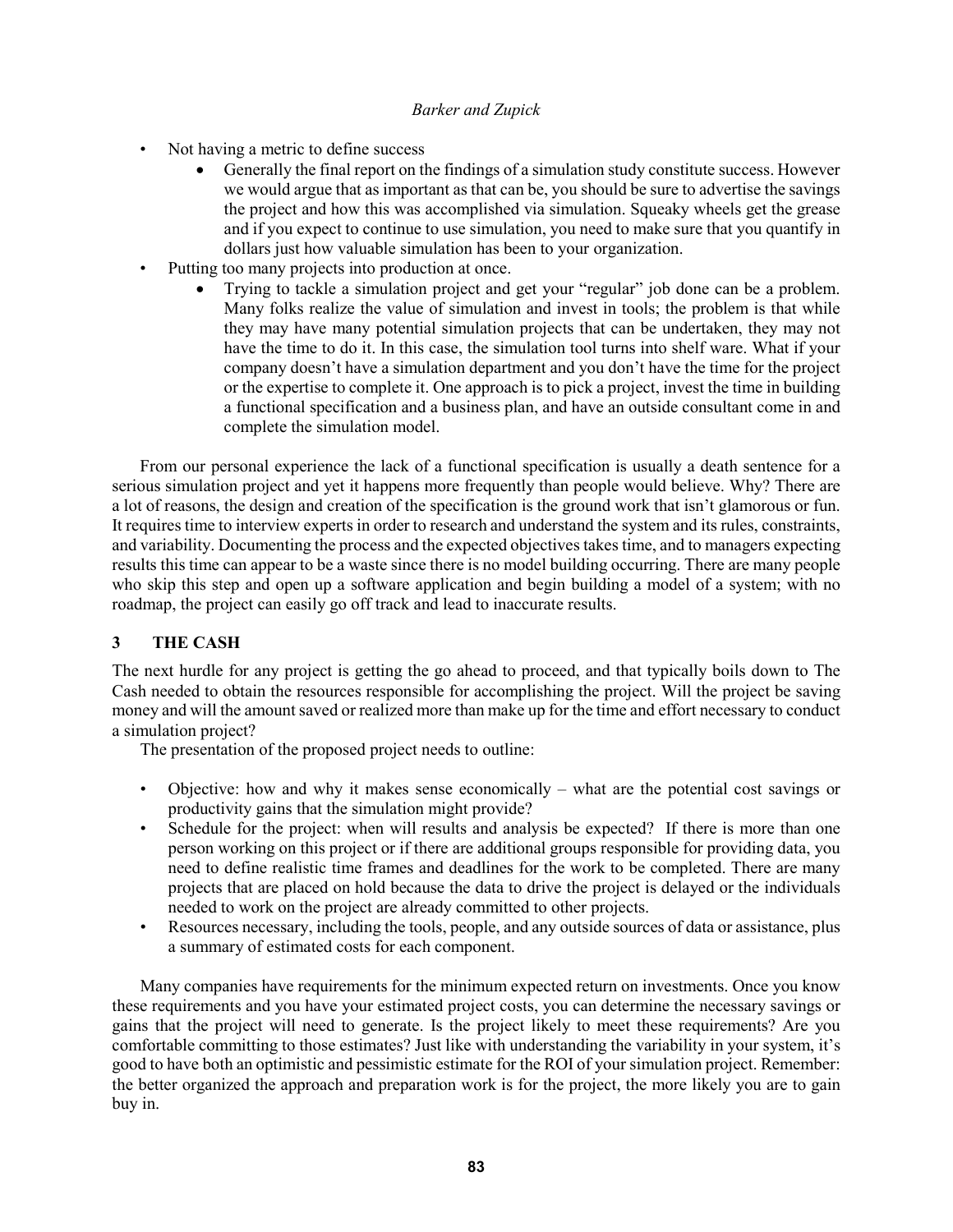Cash can make many problems go away, and the lack of it is definitely symptomatic of issues with the Commitment as well. Schiff's list of mistakes include several that can be affected by The Cash, but there are two most directly impacted by not assigning the right resources needed to the project.

- Not assigning the right person to manage the project
	- Depending on the size of the project, this may or may not be the person leading the modeling effort. If the project leader is not doing the modeling, then it will be their job to make sure that the modeler understands the project requirements, assist the modeler with getting data or further system information when needed, and keep the modeler on schedule. The project manager acts as a gatekeeper for the modeler in order to keep them focused on the modeling effort instead of the project management. Most small projects do not have the luxury of employing a project manager in addition to the person creating the model, so the modeler will have to double as the project manager. Even in these cases, it can greatly improve the success of the project when there is an additional resource to assist with the project, even if just part time as a sounding board for solving project or modeling issues.
- Lack of regular communication.
	- This is just common sense, but so many times people get busy and the project gets pushed aside. Scheduling meetings and sticking to them will make a big difference and make sure to give all players a voice. When the original resources are estimated for the project, this ongoing time needs to be included in the costs.

## **4 THE COMMITMENT**

Your presentation goes well, everything looks great and next thing you know, you are now going to work on the project. This is where your commitment to the project becomes paramount. Good project management is essential to the success of a project. Commitment isn't just about completing the project; it's about completing it the right way.

The first mistake from Schiff's list is basic.

- Failing to get everyone on the team behind the project.
	- If you can't sell the idea to the rest of your team and get the support of your superiors, then you may find that it is hard to get the information you need to continue the project. Without the commitment of the entire team to project success, it will be difficult to do so.

Next, we group three mistakes from Schiff's list together, because they all describe reactions to one problem: change. During a project, especially a lengthy one, it is likely that needs and priorities will change and scope may start to grow. A system that is in development may be further defined, and not in the way initially expected. It is important to strike a balance between being flexible as changes occur and adhering to the original project plan. If the potential areas for change are known ahead of time, this can help the modeler choose ways of modeling that can more easily accommodate updates. It is important to know and clearly communicate what kind of changes can be handled and what will derail or require the project to start over.

Project success to a great degree hinges on the functional specification as stated previously. Having a functional specification is fundamental to a successful project because it not only defines why, how, and what you are modeling but it also allows you to keep a record of changes and why they were made and any assumptions that are being made about a system. Later, the document becomes valuable as a basis for project documentation.

Below are key factors in the use of the functional specification and its role in your project.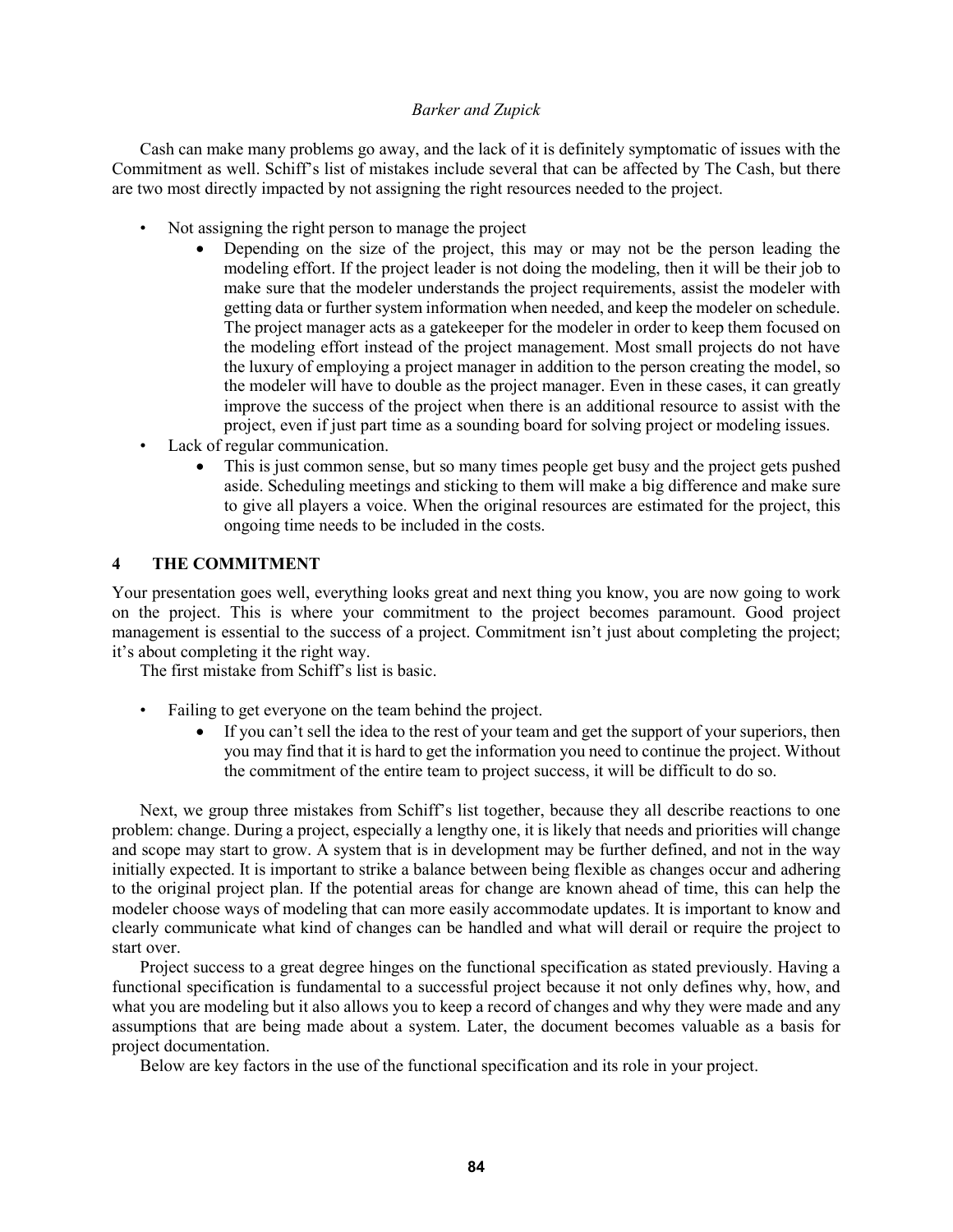- Not being specific enough with the scope
	- This can be especially critical to outside consulting companies. Not having been specific enough with the scope can leave too much open to opinion as to what a complete project entails. Documenting the processes with sufficient detail, listing your assumptions and defining the project properly can avoid unnecessary cost overruns because too much was left open and not decided.
- Allowing the scope to frequently change
	- Changing the purpose of the project or the scope of the work too frequently indicates that perhaps the project is not yet ready to take place because key decision makers are not on the same page.
- Not being flexible
	- There are a few areas where this can apply in simulation, and while you should be open to changing some aspects of the project, be careful not to change it so much that the project changes entirely. If it is absolutely necessary to make major changes, you must make sure all team members and executives are aware of this and the impact on the schedule.
- Not having a system in place for approving and tracking changes
	- The functional specification is developed to act as the roadmap for projects, but it has a dual role in that it can be used to track changes and explain why they were made.
	- Additionally, many organizations have systems in place to help with tracking projects. Using mail calendars to set up your regular meetings and keeping necessary data on a shared drive is a good way to give project members visibility into the process.

# **5 THE COURAGE**

When we are not sure of our results, we are less likely to have the courage to report on them and more likely to bury the work or avoid it. For this reason, the validation and verification of the model is critical to having enough confidence in your model to use it for analysis. We are not always afforded the luxury of having historical data, and in the case of new or proposed systems this makes the validation process more challenging. For existing systems, running the model with historical data and referencing the results against what did happen is one method of validation. Subject matter experts and data from similar systems or processes will help to validate those systems that are being designed and perfected via simulation models.

As a rule of thumb, it is better to do smaller modular verifications of logic as you build the model. As you add logic, testing it at certain intervals will help you to avoid having to do a much more intensive debugging of logic at the end when you were expecting to be focused on analysis.

In the cases where the model is not valid, the questions to be answered are why and then how to go about fixing the model? This is where having a functional specification to reference against the logic is going to make a difference. The specification should include all aspects of the system that were included in the model, as well as the business rules and assumptions that were made. Review the model logic as well as the data. Sometimes it isn't the logic, but the data that is the issue. For example, process times read in from a data source that you expected to be the time for processing, may be in fact include queue, changeover and processing times.

Greenfield projects are scenarios where validation of the system is going to be more of a challenge. In cases where you are building a "to be" system, the functional specification will be the main document that holds the key points about the system and the individuals involved in its development will have to provide their insight during the validation of the model. Subject matter experts as well as data from systems similar to the one being planned are useful in this type of validation scenario.

So, the model has been validated. The analysis is next, and this is where the courage to make decisions becomes crucial. Analysis of the various scenarios being tested may lead to a conclusion that everyone expected and wanted, which makes reporting the results a piece of cake.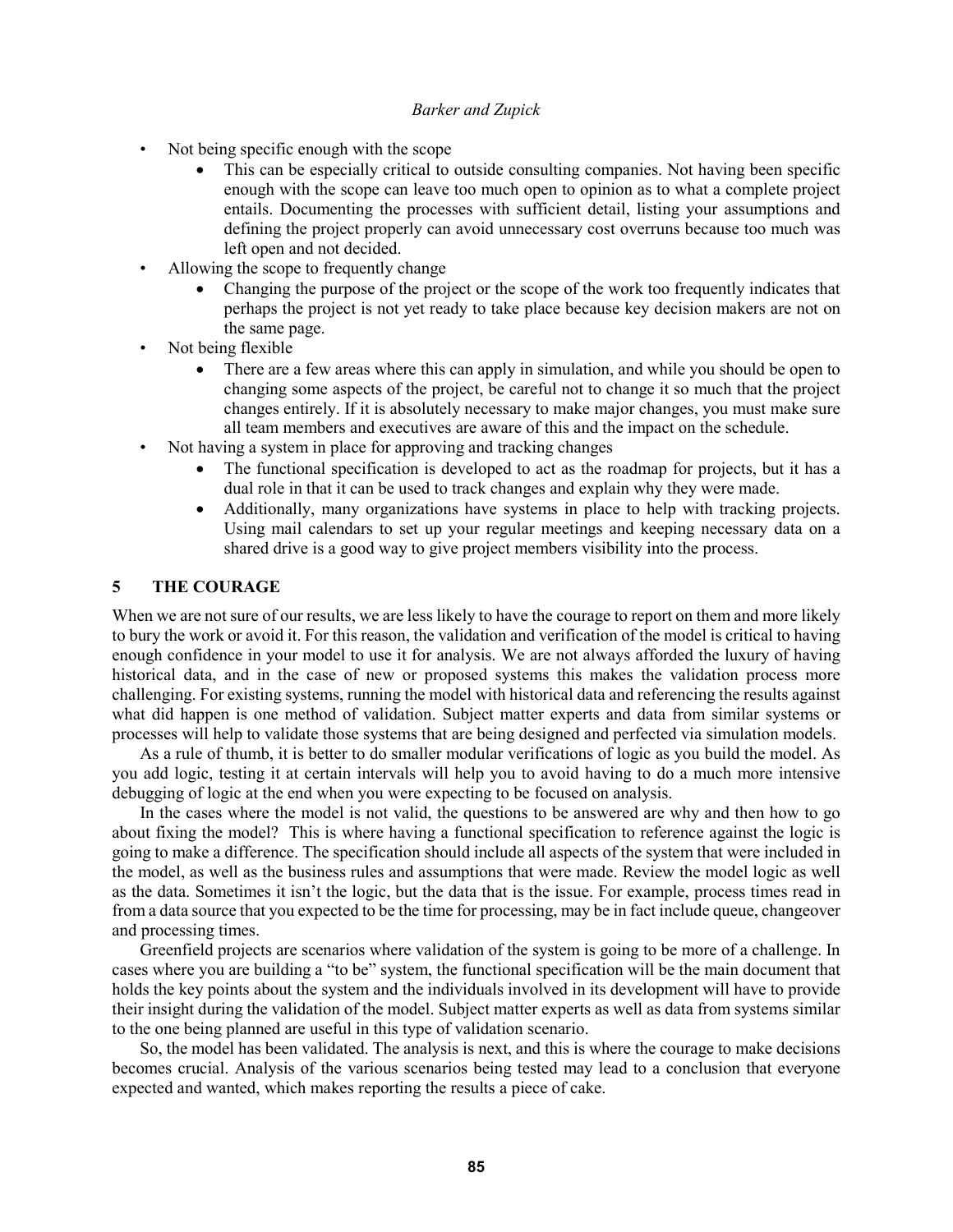However, there are cases where unexpected results may be found and this is where it takes courage to report back that there may be some problems. What if the new process everyone is counting on to boost production is actually not going to improve it by very much? What about the new facility that is being planned and it is discovered that it might not be sized appropriately based on sales and marketing needs? Then the team or the modeler must have the courage to trust their model and their experience to continue to advocate for their results. Hard as it is to share unexpected or unwanted results, it is better to learn about them from the simulation rather than from the actual system after implementation.

And the last example from Schiff's list follows:

- Providing aggressive and overly optimistic timelines
	- There may be pressure to deliver a solution faster than is reasonable. It's important to allocate enough time for specification development and model validation, usually with other team members involved, as well as model creation. Make sure that people can hold to dates and build in some buffer if you suspect that there may be delays. Better to set up a realistic schedule with some buffer time and be ahead of schedule on delivery than to explain why you are late.

#### **6 THE CLOSING**

Closing the deal and selling your analysis is the last step in the simulation project and could be considered an extra 'C'. The executive team will want to know what you have learned from the study and they want you to provide them with answers.

A more formal report should be prepared ahead of a meeting with the executive board that includes all the necessary data to support your statements. Simulation studies don't typically just report back a specific answer like "42". Hopefully through your analysis, you have found a few alternative methods of addressing the objective of the study and you will need to outline the pros and the cons of each method and pick the one that you feel is the most sensible. From Nick Morgan's article on Forbes.com, *5 Quick Ways to Organize a Presentation*, there are two styles for both strategic as well as alternative approach presentations. Be prepared because you will be expected to provide either additional data or the specifics of your analysis to back up your statements during the presentation. The executive board wants to hear hard facts and the costs of implementation as well as the expected ROI on the implementation of a proposal. If your audience includes other engineers, you may also be asked to explain how you conducted the analysis.

Keep in mind that sometimes what you have proposed may or may not be implemented. There can be many reasons for this and they may include loss of funding for the project that the simulation was built to study or unanticipated changes in market that make one of your least favored alternatives more attractive. You may be asked to go back and amend the simulation and rework your analysis for a change in plans that was not expected.

The value of capital project simulations may not be realized for weeks, months, or years and as more time passes it is likely that people may not remember that it was the simulation study that was a determining force in the decision and planning process for a system. It is important for industrial and systems engineers to track the progress of these projects, because tracking the value of the simulation in these instances will be a positive reference for future projects. From our experience, operational simulations, which are those used on a consistent basis to make system decisions, are the best way to show the value of simulation and are easier to track.

#### **REFERENCES**

Kelton, W. D., R. P. Sadowski, and N. B. Zupick. 2015. *Simulation with Arena.* 6th ed. New York City, New York: McGraw-Hill Education.